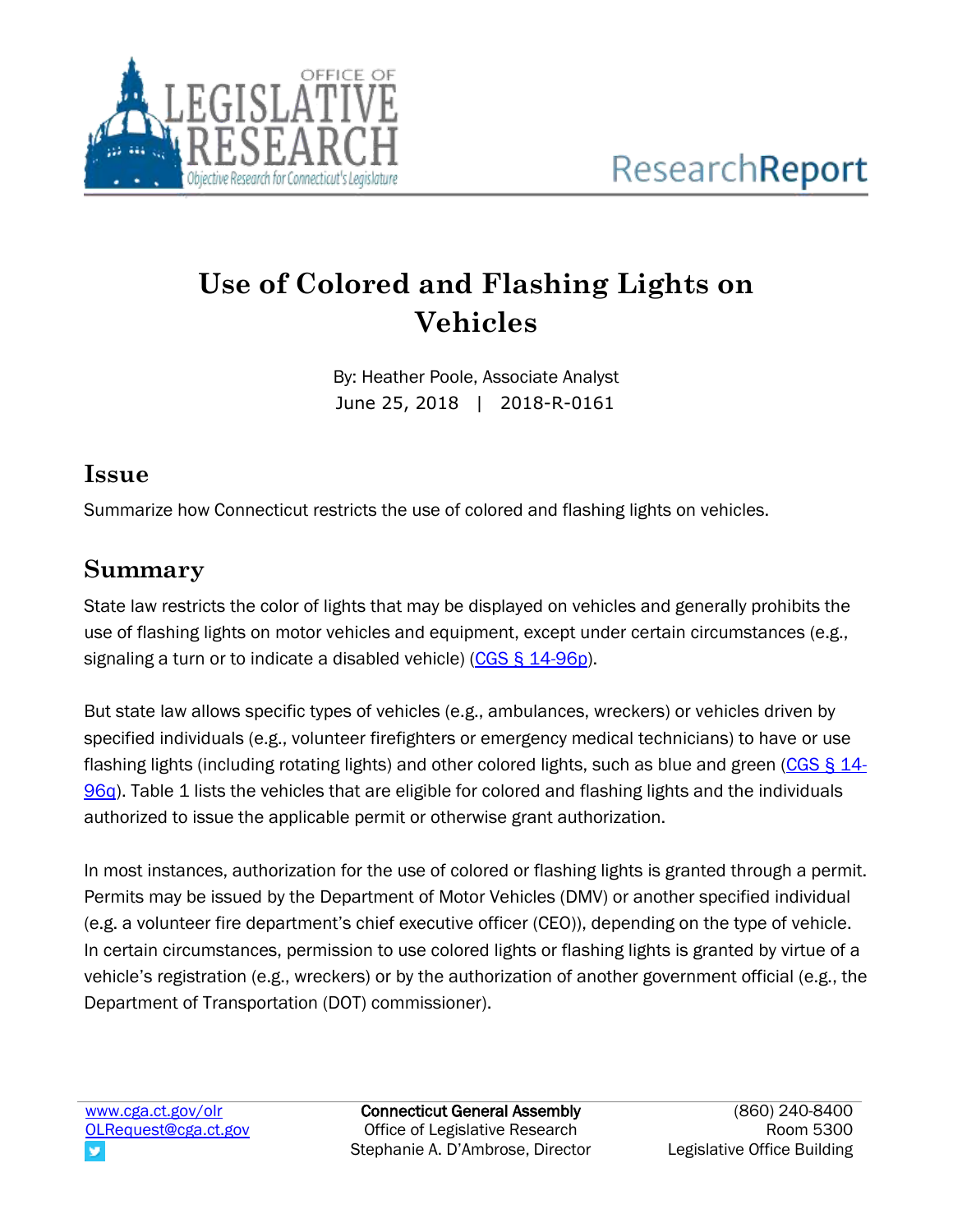By law, the unauthorized use of flashing or colored lights is an infraction. Infractions are punishable by fines, usually set by Superior Court judges, of between \$35 and \$90, plus a \$20 or \$35 surcharge and an additional fee based on the amount of the fine. There may be other added charges depending upon the type of infraction. An infraction is not a crime; and violators can pay the fine by mail without making a court appearance.

## **Use of Colored and Flashing Lights**

### *General Prohibition*

Under state law, a person is generally prohibited from displaying on a motor vehicle or equipment lights of a color other than white, yellow, amber, or red. It further restricts the color of lights visible from the front of a vehicle to white, yellow, or amber and specifically prohibits the display of any red light that is visible from directly in front of the motor vehicle or equipment [\(CGS § 14-96p\)](https://www.cga.ct.gov/2015/pub/chap_246.htm#sec_14-96p).

State law generally prohibits flashing lights on motor vehicles, except when used:

- 1. as authorized under  $CGS \leq 14-96q$  $CGS \leq 14-96q$  (see below);
- 2. on school buses (a) on the top rear of the bus (white lights) or (b) while receiving or discharging students (red and yellow lights);
- 3. to signal a turn;
- 4. to indicate a disabled vehicle that is stopped in or close to a hazardous location on a highway;
- 5. to indicate a vehicle that is unable, due to a highway's grade, to maintain the 40 mph minimum speed on a limited access divided highway;
- 6. to indicate a vehicle operating at a speed that is slow enough to obstruct or endanger following traffic;
- 7. while discharging students from a student transportation vehicle accommodating 15 or fewer students with disabilities [\(CGS § 14-96p\)](https://www.cga.ct.gov/2015/pub/chap_246.htm#sec_14-96p).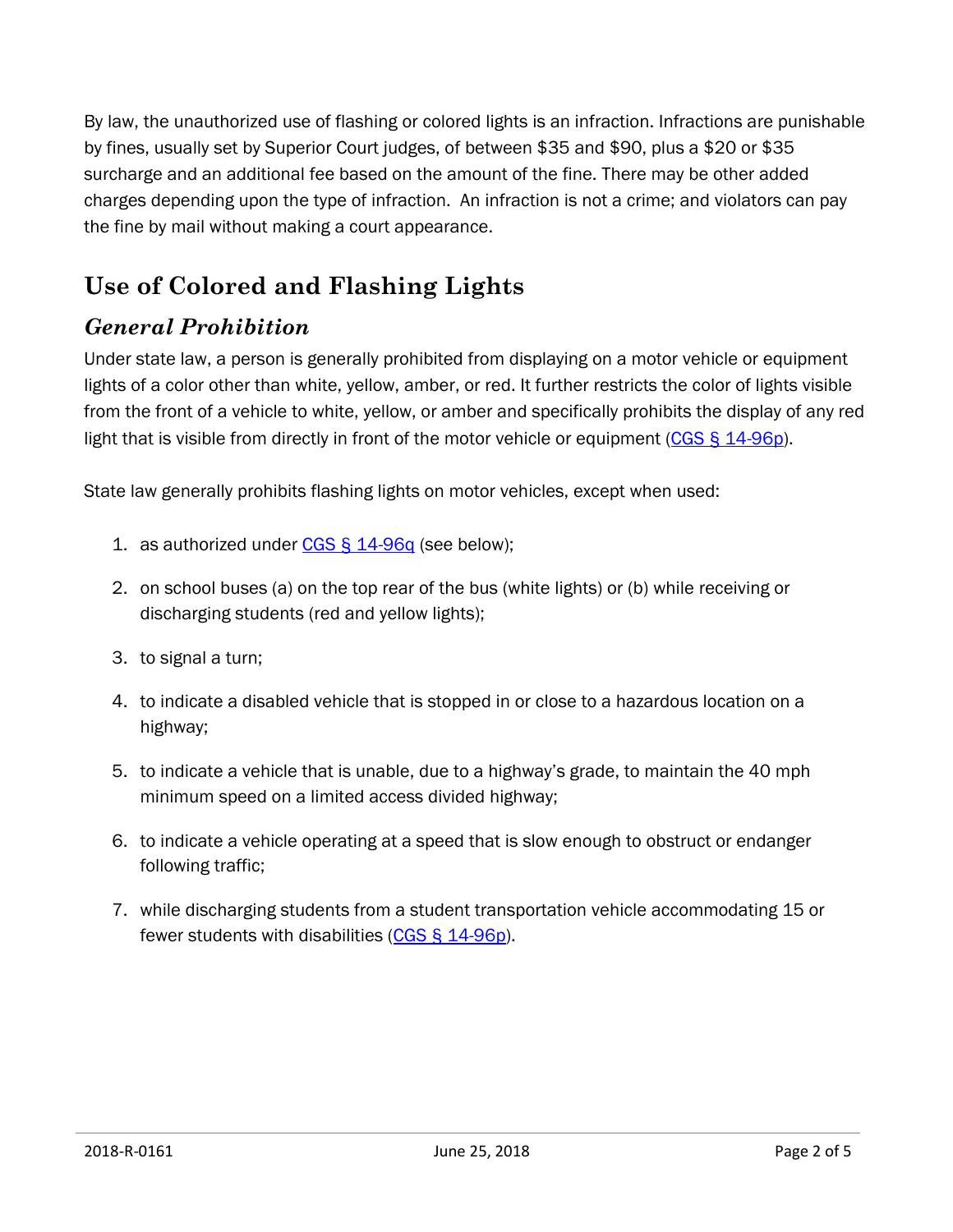#### *Permits for Colored and Flashing Lights*

State law allows for additional uses of colored and flashing lights by specified individuals or on specific vehicles with proper authorization [\(CGS § 14-96q\)](https://www.cga.ct.gov/2015/pub/chap_246.htm#sec_14-96q). Authorization is typically granted through the issuance of a permit by the DMV commissioner or another specified individual, but in some cases may be granted by virtue of a vehicle's registration or by another government official (e.g., DOT commissioner or local chief law enforcement officer).

State law authorizes the DMV commissioner and other specified individuals to issue permits, at the commissioner's or individual's discretion, as allowed under the law. A permit is not required for motor vehicles or equipment that are (1) equipped with lights as authorized by law and (2) owned or leased by and registered to the federal government or any state or local government. An annual permit fee of \$20 applies to DMV-issued permits.

Permits issued by individuals other than the DMV commissioner must be issued on a DMVprescribed form. In most instances, individuals other than the DMV commissioner who are authorized to issue permits or grant permission to use colored or flashing lights must keep a record of authorized vehicles, including the vehicles' registration numbers.

Table 1 lists the vehicles that are eligible for colored and flashing lights and the individuals authorized to issue each type of permit. Unless otherwise specified, those eligible for a permit for colored lights are also eligible for a permit for flashing lights of that color.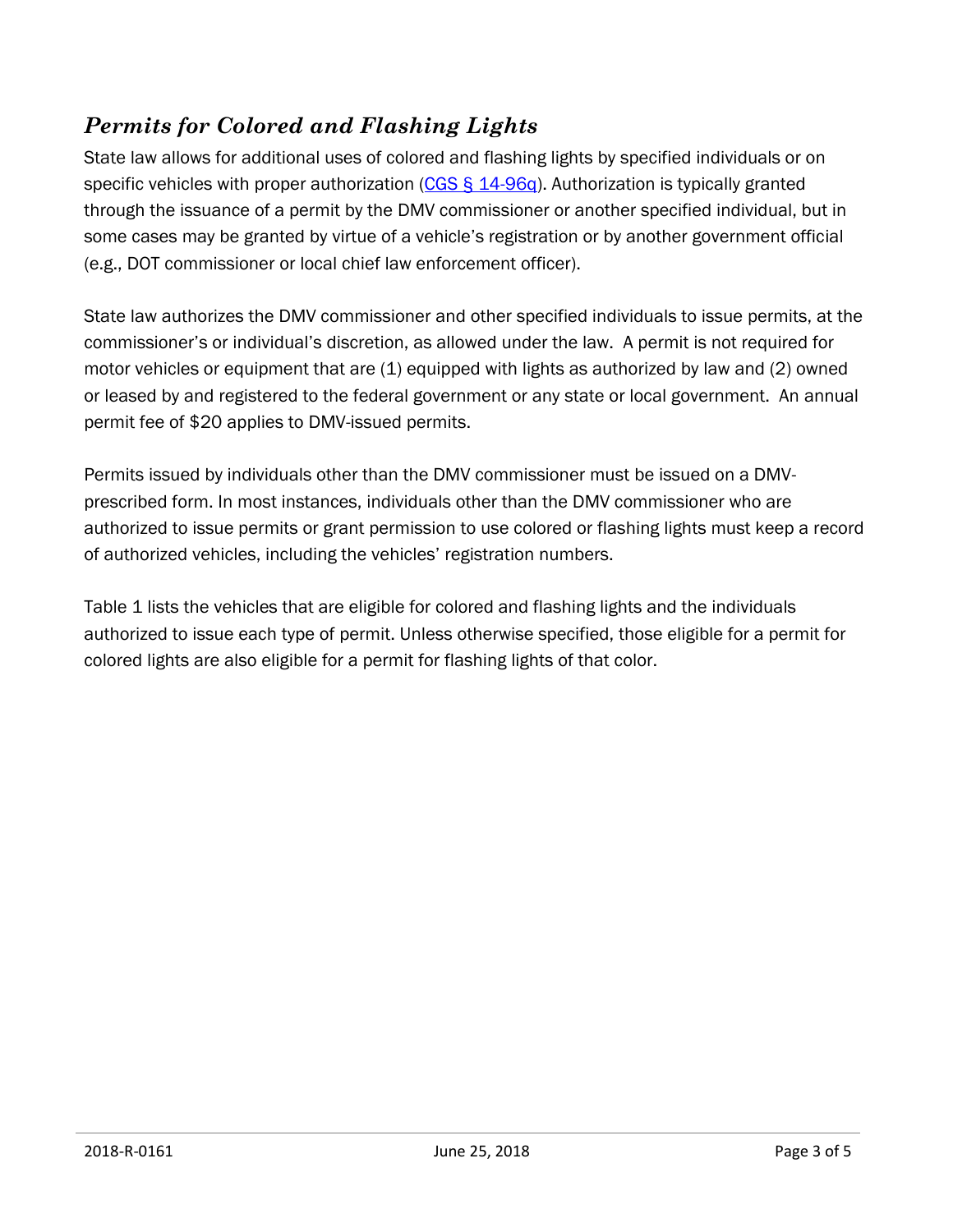#### Table 1: Colored or Flashing Light Eligibility and Issuance

| Color of light or<br>flashing light                                                                                                          | <b>Eligible Vehicles or Equipment</b>                                                                                                                                                                                                                                                                                                                                                                                                                                                                                                                                                                                                                                       | <b>Permit or Authorization</b><br><b>Granted By</b> |
|----------------------------------------------------------------------------------------------------------------------------------------------|-----------------------------------------------------------------------------------------------------------------------------------------------------------------------------------------------------------------------------------------------------------------------------------------------------------------------------------------------------------------------------------------------------------------------------------------------------------------------------------------------------------------------------------------------------------------------------------------------------------------------------------------------------------------------------|-----------------------------------------------------|
| Blue, red,<br>yellow, or white<br>(Or, for<br>ambulances,<br>other colors<br>specified by<br>federal<br>regulations)<br>(CGS § 14-96q<br>(h) | Emergency vehicles, as defined in CGS § 14-283, which are:<br>ambulances or vehicles operated by an emergency<br>$\bullet$<br>medical service (EMS) organization responding to an<br>emergency call;<br>fire trucks or other vehicles used by a fire department or<br>$\bullet$<br>officer of one responding to a fire or emergency call;<br>state or local police cars driven by a police officer or motor<br>$\bullet$<br>vehicle inspector responding to an emergency call or<br>pursuing suspects; or<br>Department of Correction (DOC) vehicles driven by DOC<br>$\bullet$<br>officers in the course of their employment and while<br>responding to an emergency call. | DMV commissioner                                    |
| <b>Blue</b><br><u>(CGS § 14-96q</u><br>(c)                                                                                                   | Vehicles operated by active members of (1) volunteer fire<br>departments or companies or (2) organized civil preparedness<br>auxiliary fire companies<br>Vehicle must be on the way to or at the scene of a fire or other<br>emergency requiring the member's services                                                                                                                                                                                                                                                                                                                                                                                                      | Department's or<br>company's CEO                    |
| Green<br><u>(CGS § 14-96q</u><br>(d)                                                                                                         | Vehicles operated by an active member of a volunteer<br>ambulance association or company<br>Vehicle must be on the way to the scene of an emergency<br>requiring the member's services                                                                                                                                                                                                                                                                                                                                                                                                                                                                                      | Association's or<br>company's CEO                   |
| Red<br><u>(CGS § 14-96q</u><br>(e)                                                                                                           | Vehicles or equipment used by the following individuals (and<br>their deputies and assistants, under certain conditions):<br>paid fire chiefs<br>volunteer fire chiefs<br>$\bullet$<br><b>EMS organization CEOs</b><br>local fire marshals<br>$\bullet$<br>directors of emergency management<br>Stationary vehicles used as warning signals during traffic<br>directing operations at the scene of a fire or emergency                                                                                                                                                                                                                                                      | DMV commissioner                                    |